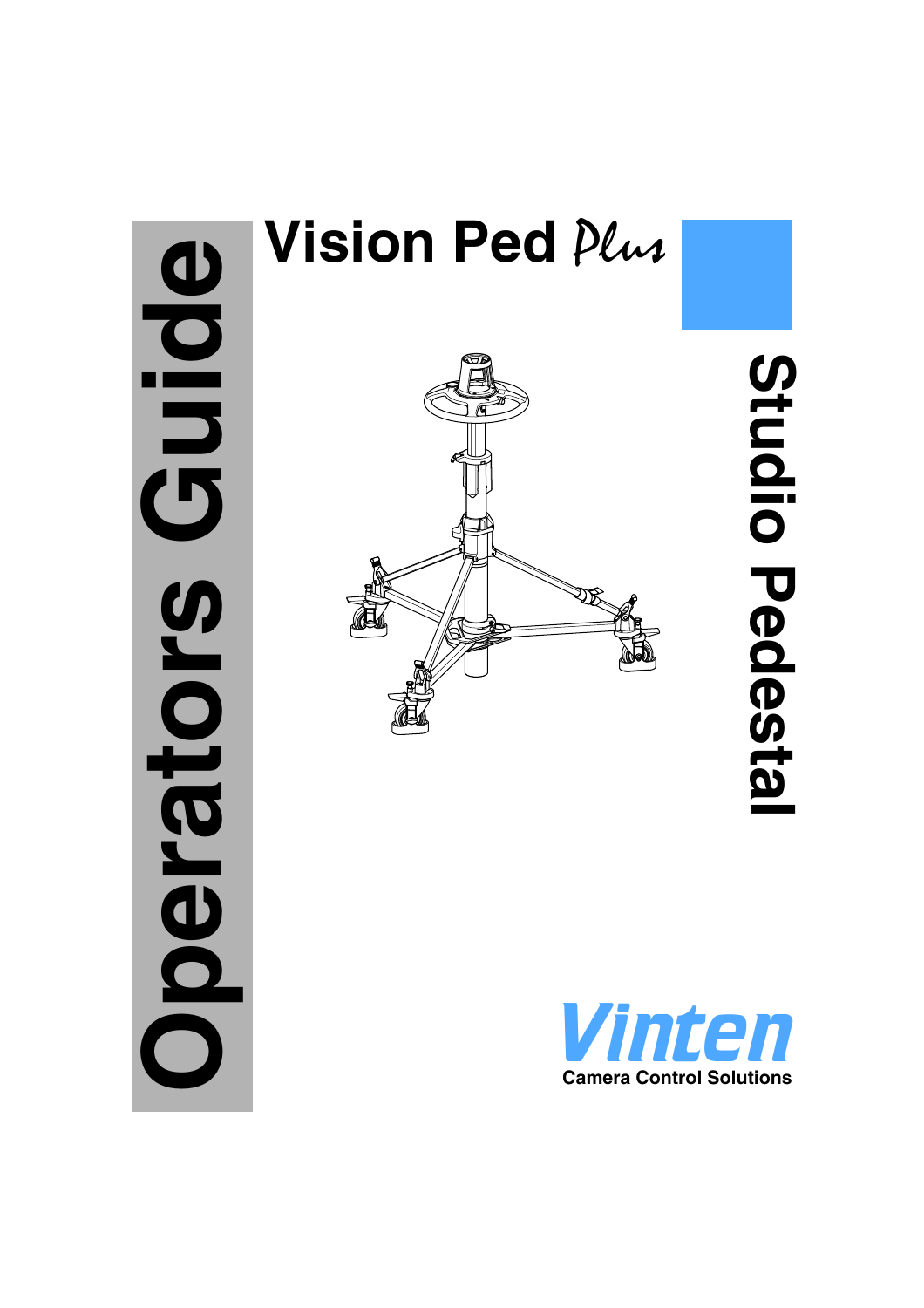# **Vision Ped** Plus **Studio Pedestal**

**Publication Part No. 3951-8 Issue 1**

Copyright © Vinten Broadcast Limited 2002

All rights reserved throughout the world. No part of this document may be stored in a retrieval system, transmitted, copied or reproduced in any way including, but not limited to, photocopy, photograph, magnetic or other record without the prior agreement and permission in writing of Vinten Broadcast Limited.

Vinten and Vision are registered trademarks of Vinten Broadcast Limited.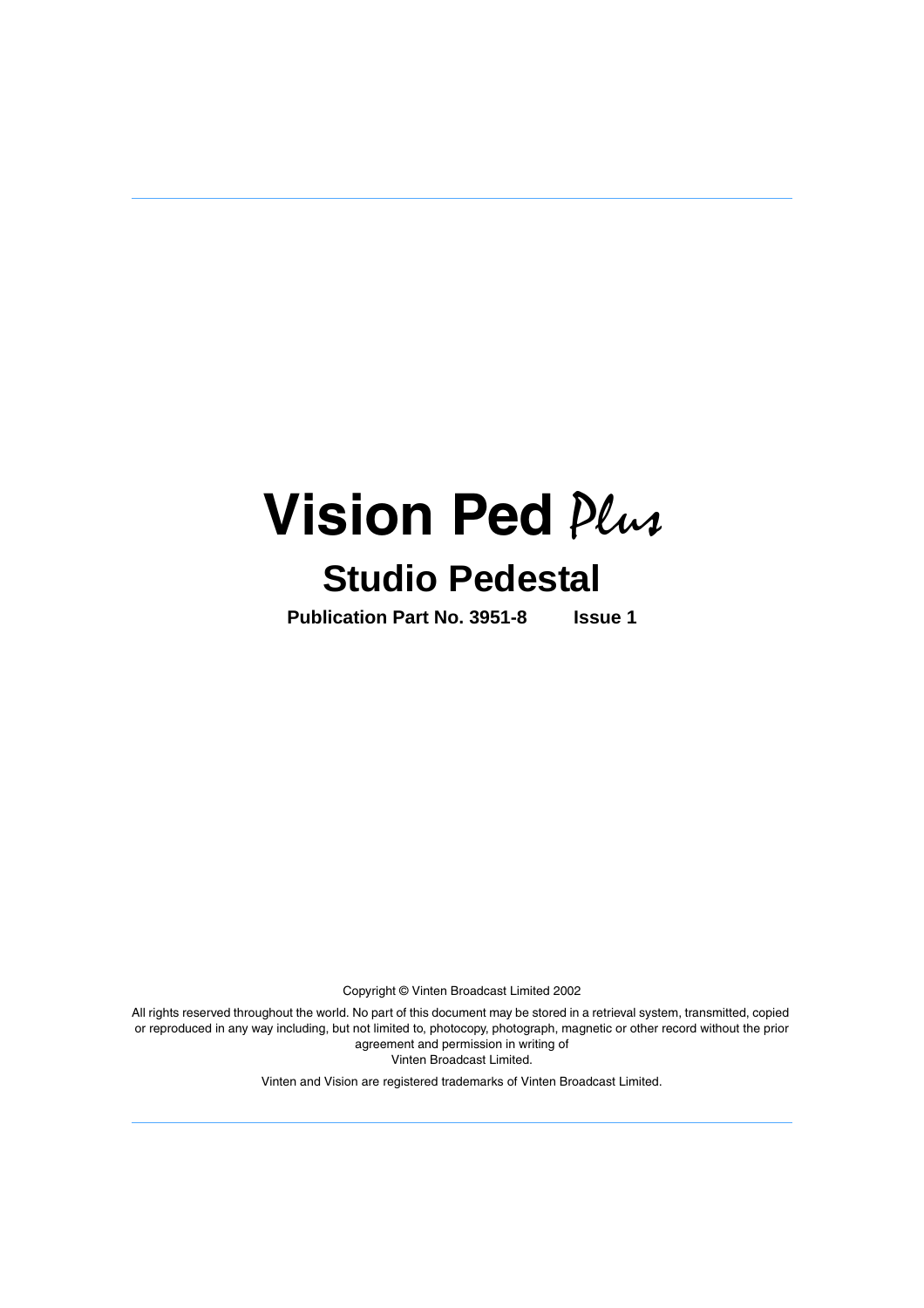# **Safety - read this first**

**Critical data**

#### <span id="page-2-0"></span>**Warning Symbols in this Operators Guide**



Where there is a risk of personal injury, injury to others, or damage to the pedestal or associated equipment, comments appear, highlighted by the word **WARNING!** and supported by the warning triangle symbol.

## **Warning symbols on the pedestal**



On encountering the warning triangle and open book symbols it is imperative that you consult this operators guide before using this pedestal or attempting any adjustment or repair.

<span id="page-2-1"></span>

**<9.6 bar**

| <b>Mass</b>      |                   |
|------------------|-------------------|
| Column           | 8 kg (17.6 lb)    |
| Skid             | 5.5 kg (12.1 lb)  |
| Load             |                   |
| Maximum load     | 30 kg (66 lb)     |
| <b>Pressure</b>  |                   |
| Maximum pressure | 9.6 bar (139 psi) |

# **Further information**

<span id="page-2-2"></span>For further information or advice regarding this pedestal, please contact Vinten Broadcast Limited, your local Vinten distributor (see back cover) or visit our website.

For details on maintenance and spare parts, please refer to the Vision Ped Plus Maintenance Manual and Illustrated Parts List (Publication Part No. V3951-4990) This is obtainable from Vinten Broadcast Limited or your local Vinten distributor. For information on-line, visit our website at

#### **www.vinten.com.**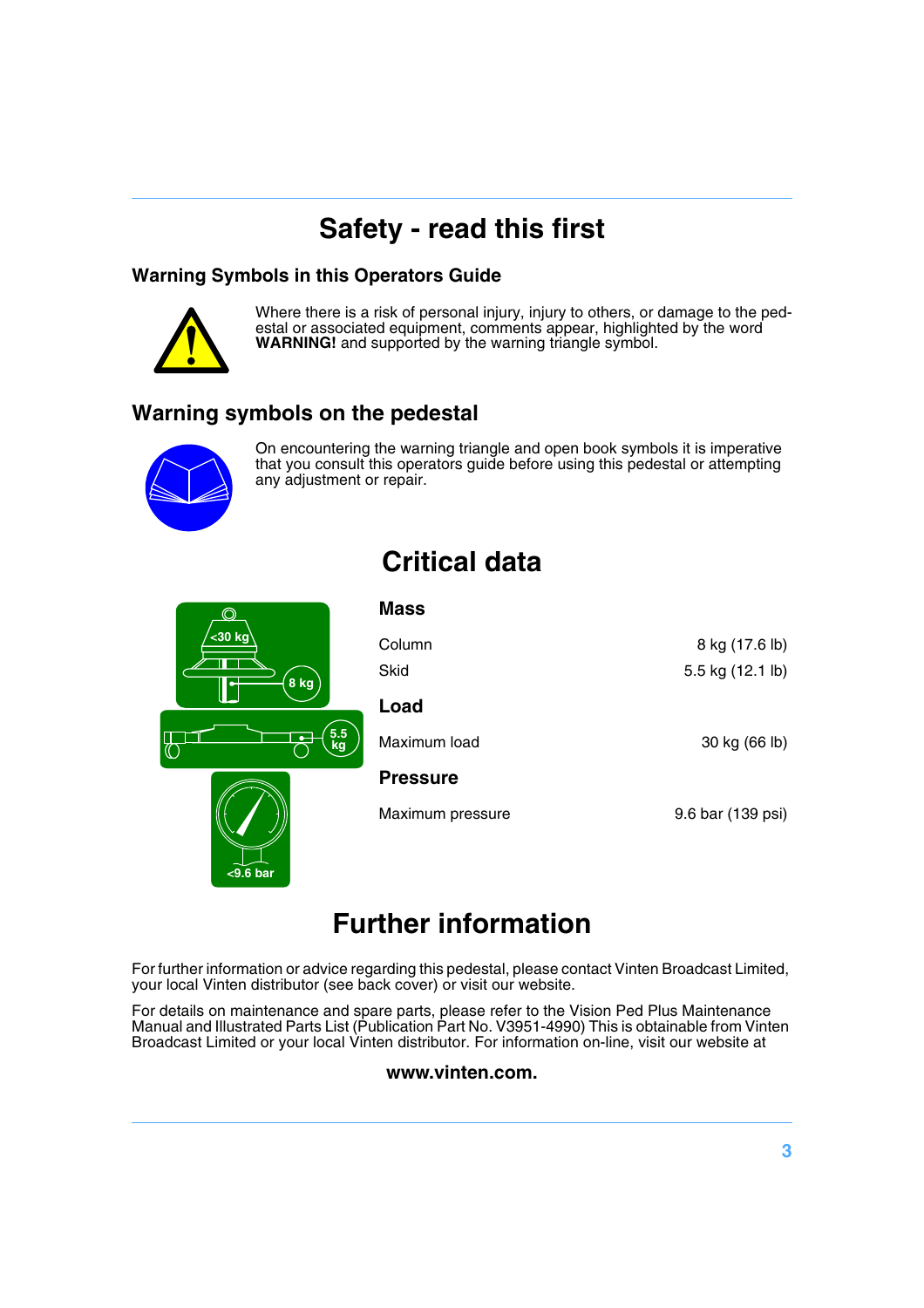# **Technical data**

<span id="page-3-0"></span>

| Payload                                               | 30 kg (66 lb)       |
|-------------------------------------------------------|---------------------|
| Column weight                                         | 8 kg (17.6 lb)      |
| Skid weight                                           | 5.5 kg (12.1 lb)    |
| Total pedestal weight                                 | 13.5 kg (29.7 lb)   |
| Minimum height to 100 mm bowl adaptor mounting face   | 75.1 cm (29.6 in.)  |
| Maximum height 1 to 100 mm bowl adaptor mounting face | 159.5 cm (62.8 in.) |
| Minimum height to flat mounting face                  | 63.7 cm (25.1 in.)  |
| Maximum height to flat mounting face                  | 148.1 cm (58.3 in.) |
| On-shot stroke                                        | 41.0 cm (16.1 in.)  |
| Wheel diameter                                        | 10.0 cm (4 in.)     |
| Skid leg radius                                       | 55.85 cm (22.0 in.) |
| Doorway tracking width                                | 95.6 cm (37.6 in.)  |
| Transit doorway width                                 | 73.3 cm (28.9 in.)  |
| Steering ring diameter                                | 35.0 cm (13.8 in.)  |
| Max working pressure                                  | 9.6 bar (139 psi)   |
| Relief valve pressure                                 | 11.0 bar (160 psi)  |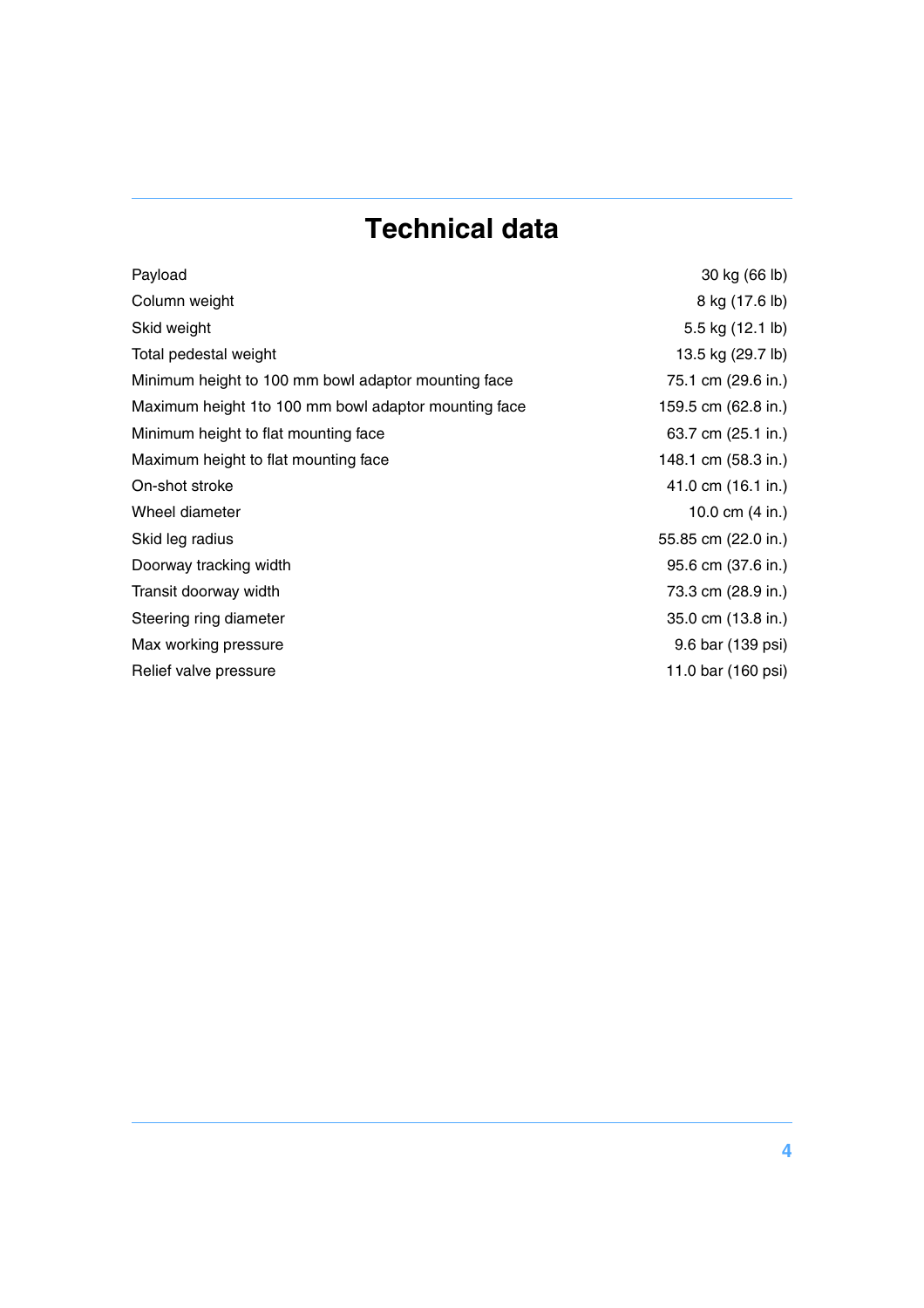# **Contents**

| Page             |  |
|------------------|--|
|                  |  |
|                  |  |
|                  |  |
|                  |  |
|                  |  |
| <b>Operation</b> |  |
|                  |  |
|                  |  |
|                  |  |
|                  |  |
| <b>Servicing</b> |  |
|                  |  |
|                  |  |
|                  |  |
|                  |  |
|                  |  |

#### **Associated Publication**

Vision Ped Plus Pedestal Maintenance Manual and illustrated Parts List Publication Part no. V3951-4990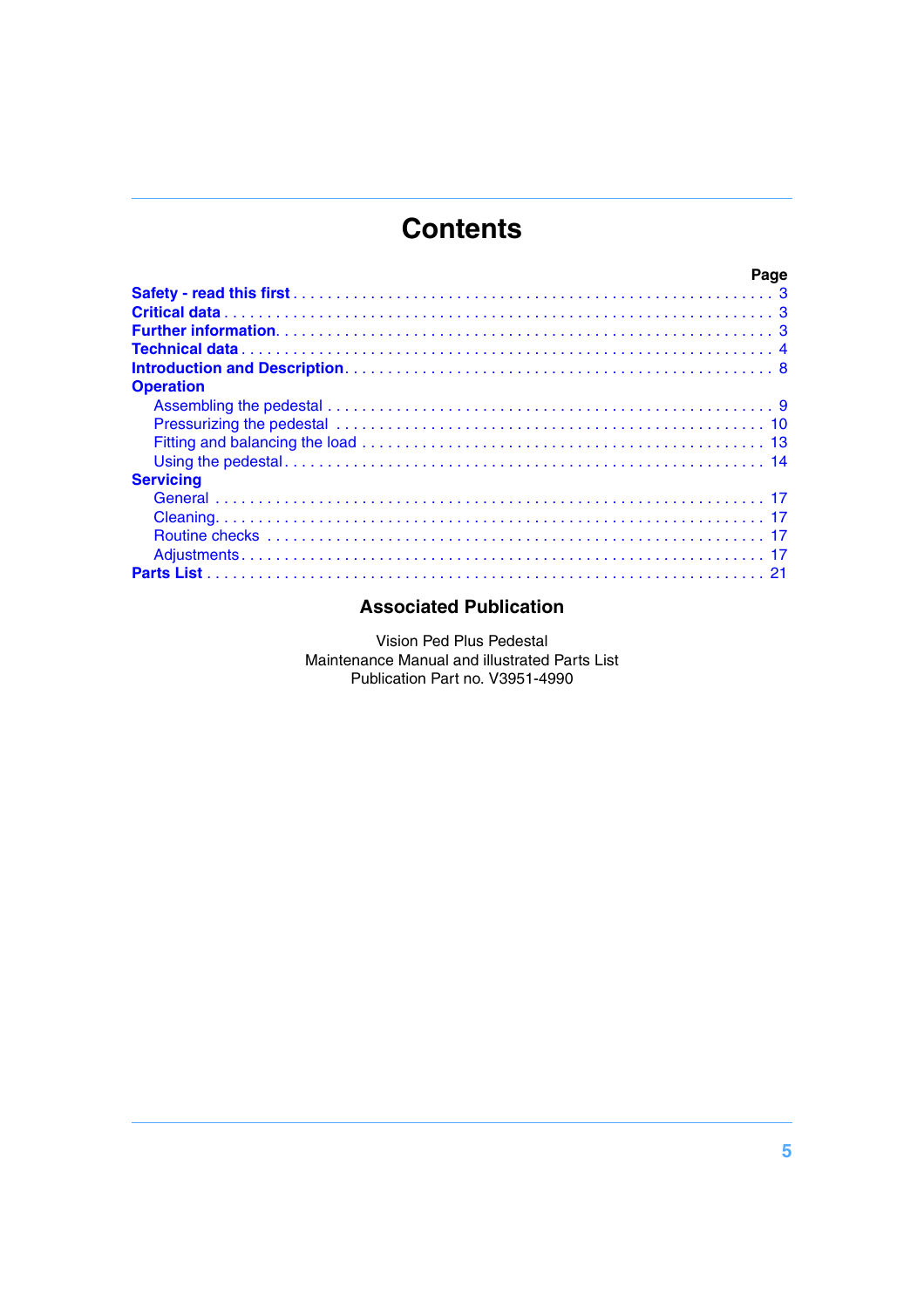<span id="page-5-11"></span><span id="page-5-10"></span><span id="page-5-9"></span><span id="page-5-8"></span><span id="page-5-7"></span><span id="page-5-5"></span><span id="page-5-4"></span><span id="page-5-3"></span><span id="page-5-1"></span>

<span id="page-5-16"></span><span id="page-5-15"></span><span id="page-5-14"></span><span id="page-5-13"></span><span id="page-5-12"></span><span id="page-5-6"></span><span id="page-5-2"></span><span id="page-5-0"></span>**Vision Ped**  $\mathcal{P}\mathcal{L}\rightarrow$  **studio pedestal**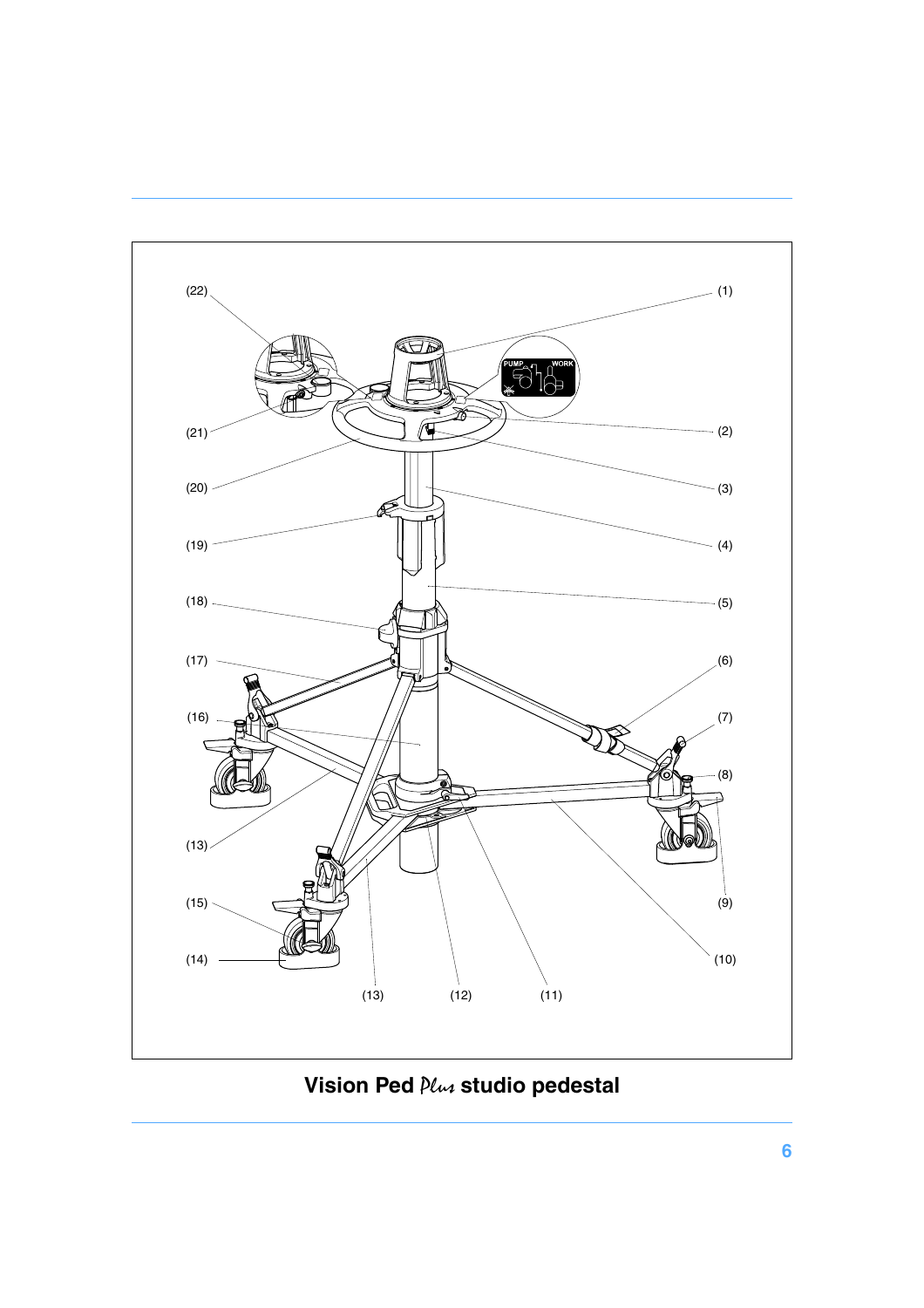| 100 mm levelling bowl adaptor | (1)  |
|-------------------------------|------|
| Control valve                 | (2)  |
| Safety catch                  | (3)  |
| Tank assembly                 | (4)  |
| Elevation tube                | (5)  |
| Velcro strap                  | (6)  |
| Foot support and strap        | (7)  |
| Track locking pin             | (8)  |
| <b>Brake</b>                  | (9)  |
| Fixed leg                     | (10) |
| Skid clamp                    | (11) |
| Skid centre casting           | (12) |
| Folding leg                   | (13) |
| Cable guard                   | (14) |
| Cable guard adjustment knob   | (15) |
| Outer tube                    | (16) |
| <b>Strut</b>                  | (17) |
| Bottom clamp                  | (18) |
| On-shot clamp                 | (19) |
| Steering ring                 | (20) |
| Schrader valve and cap        | (21) |
| Pressure gauge                | (22) |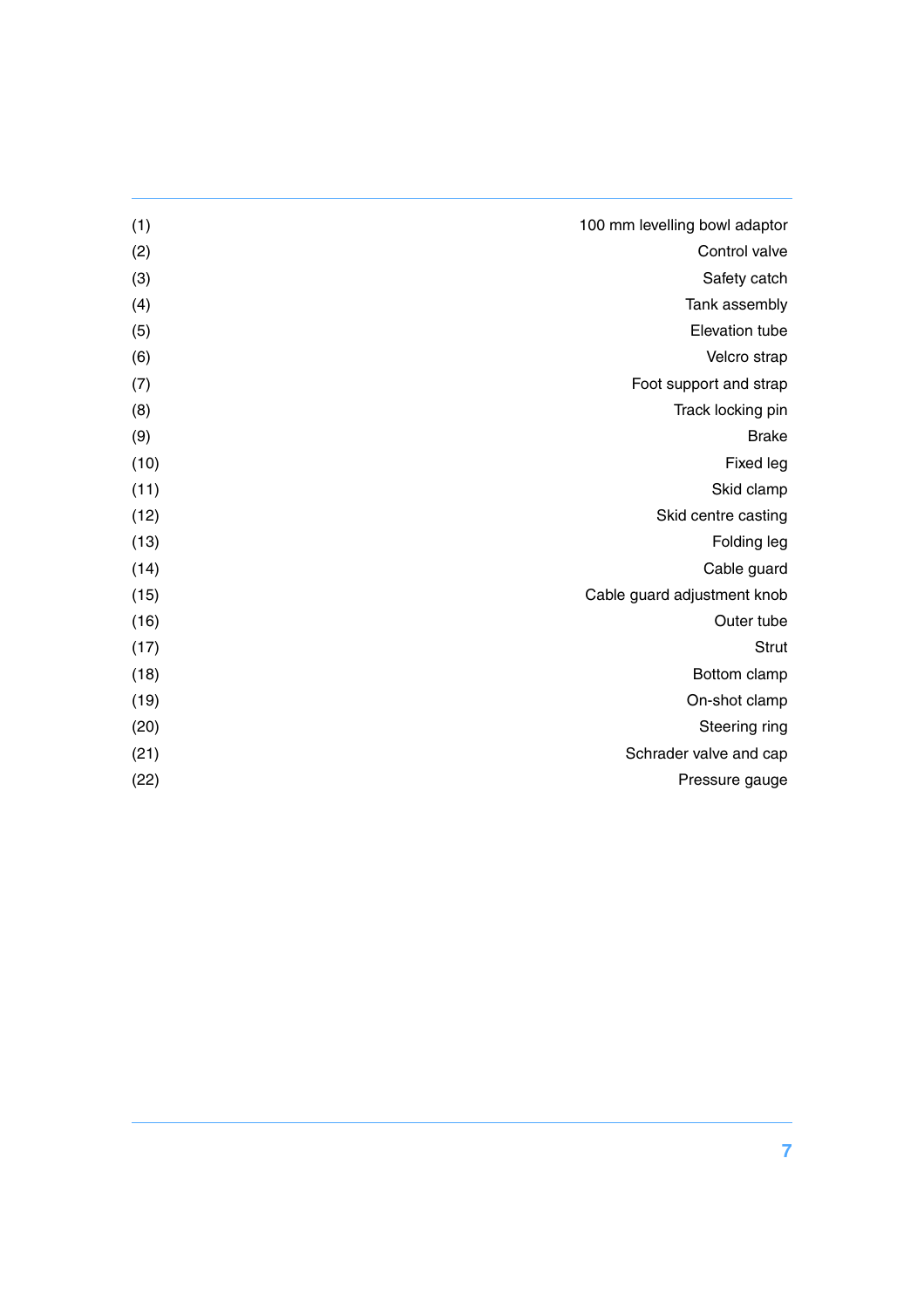# **Introduction and Description**

<span id="page-7-0"></span>The Vision Ped Plus studio pedestal is a fully-portable pneumatic camera mount, designed to support a payload of up to 30 kg (66 lb). It comprises a central telescopic column and a skid assembly with castoring wheels. To facilitate transport, the telescopic column and skid may be separated and the skid folded.

The telescopic column consists of an outer tube, which locates in the skid and has three struts to provide the pedestal strength and stability; an elevation tube, which is positioned relative to the outer tube and defines the working height of the pedestal; and a tank assembly, which forms the upper, moving part of the pedestal, provides the balancing force for the payload and acts as a pump for pressurization.

The skid comprises a centre casting with carrying handle, a fixed leg and two folding legs. Each leg carries a braked castoring wheel and a foot support with strap to support the column. The skid has 100 mm (4 in.) wheels with cable guards and track locks which provide castor, track or steer movement of the pedestal.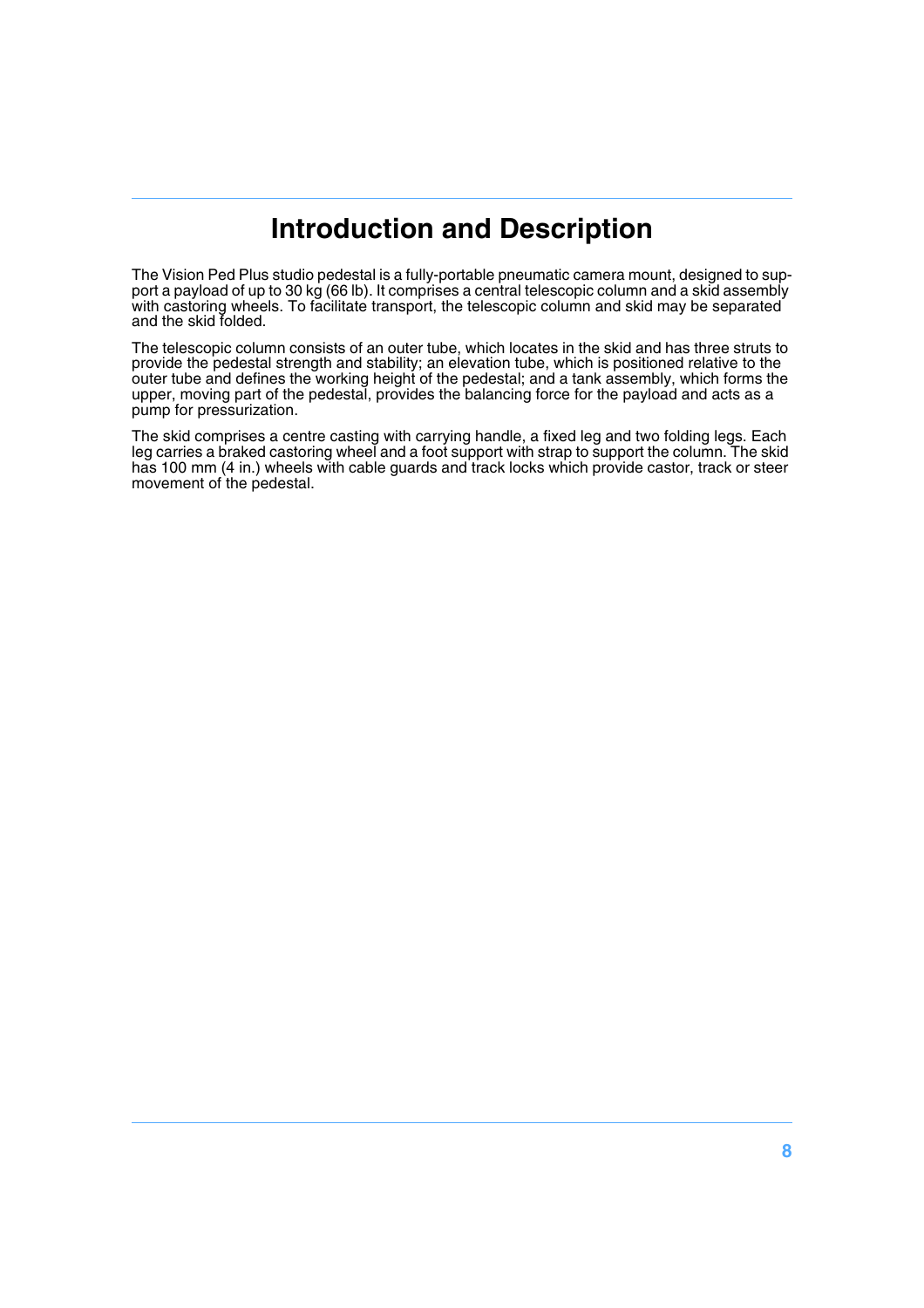# <span id="page-8-3"></span>**Operation**

## <span id="page-8-1"></span><span id="page-8-0"></span>**Assembling the pedestal Skid**

Turn the skid upside-down, depress the leg locking plungers [\(13.1\)](#page-8-3) and swing each folding leg [\(13\)](#page-8-2) out until the plungers lock the legs in the fully open position.

Set the skid on the ground on its wheels and apply the wheel brakes [\(9\).](#page-8-4)

<span id="page-8-4"></span><span id="page-8-2"></span>

**Skid**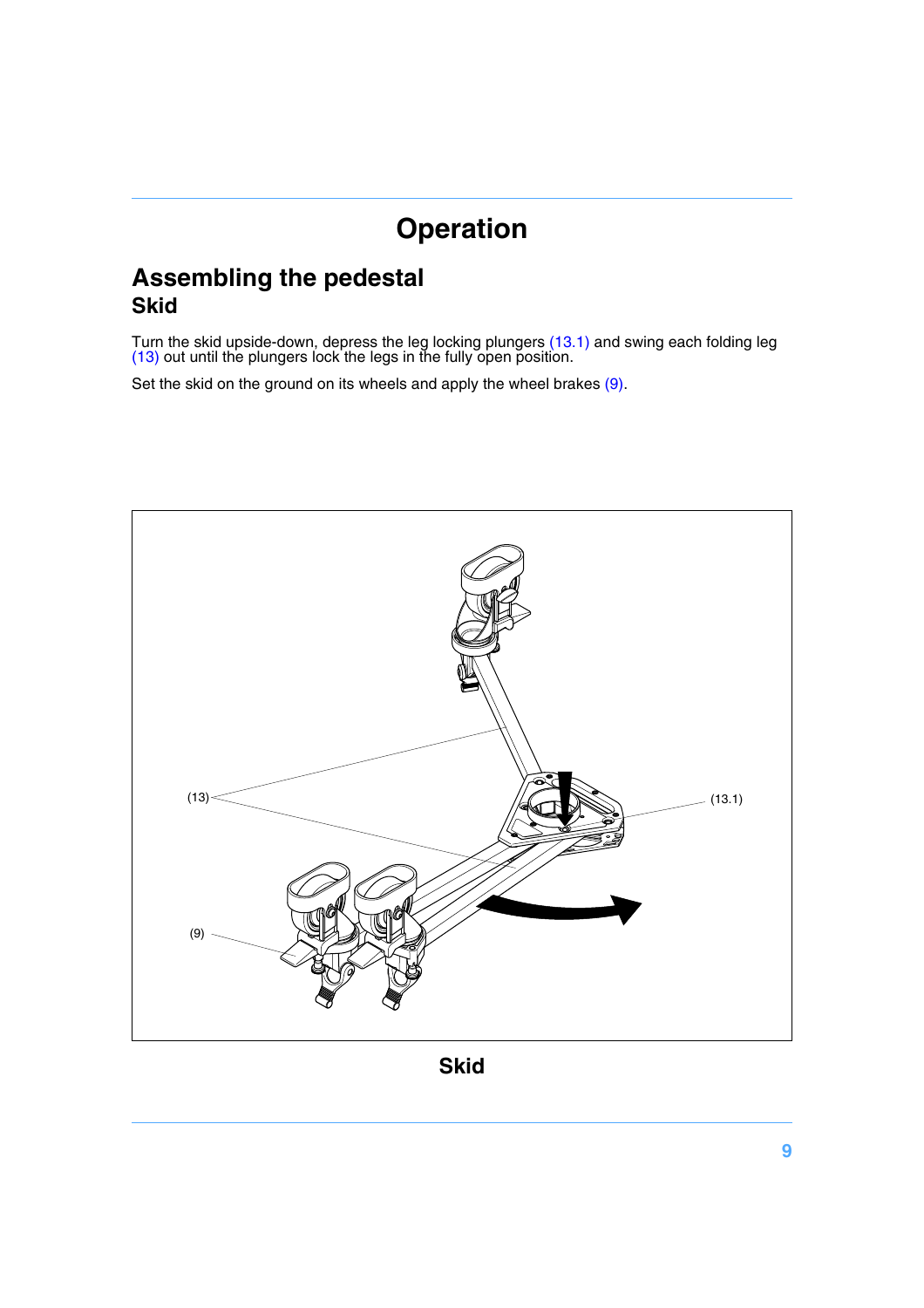#### **Column**

Instal the column on the skid as follows:

Fully slacken the skid clamp [\(11\)](#page-5-0).

Ensure the control valve [\(2\)](#page-5-1) is set to the WORK position.

Release the Velcro retaining strap [\(6\).](#page-5-2)

Hold the telescopic column upright with the steering ring [\(20\)](#page-5-3) uppermost and swing the three struts [\(17\)](#page-5-4) up almost to horizontal.

Lift the column assembly by the steering ring and lower it vertically into the skid centre casting, ensuring bottom clamp knob [\(18\)](#page-5-5) is aligned with skid handle. Engage the struts [\(17\)](#page-5-4) on the foot supports [\(7\).](#page-5-6)

Secure each strut to the foot support with the rubber strap. Tighten the skid clamp [\(11\),](#page-5-0) using moderate hand pressure only.

Secure the Velcro retaining strap [\(6\)](#page-5-2) clear of the skid wheels.

#### <span id="page-9-0"></span>**Pressurizing the pedestal**

The Vision Ped Plus pedestal may be pressurized using the built-in pump, by using the Vinten Portable Pump or from an external pressure source.

Ascertain the payload to be fitted to the pedestal (payload = pan and tilt head, camera, lens and all ancillary equipment). Referring to the graph, mark the payload on the horizontal axis then strike a vertical line from the load figure to the balance line. At the intersecting point strike a horizontal line to the vertical axis and read off the required gas pressure.



**Pressurization graph**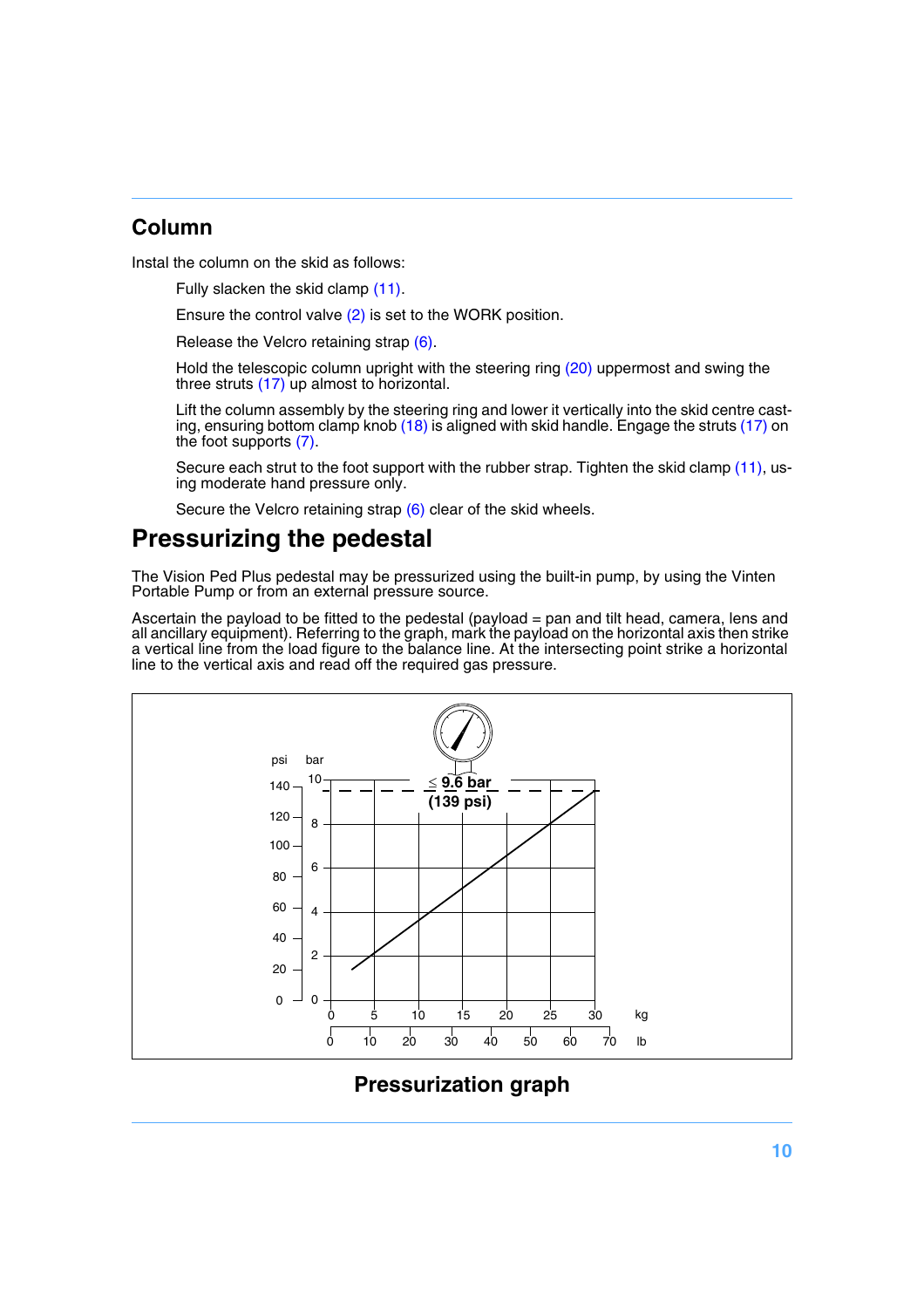#### **Pressurizing the pedestal using the built-in pump**

#### **WARNING! Do not pressurize the pedestal beyond the maximum safe working pressure indicated by the leading edge of the red sector on the gauge. The pedestal is fitted with a pressure relief valve as a safeguard against over-pressurization. Do not attempt to adjust the pressure relief valve. Remove the payload before pumping.**

To pressurize the pedestal using the built-in pump, proceed as follows:

Set the control valve [\(2\)](#page-5-1) to the PUMP position.

Ensure that the bottom clamp [\(18\)](#page-5-5) is engaged.

Remove the payload, if fitted.

Slacken the on-shot clamp [\(19\).](#page-5-7)

Push down on the steering ring [\(20\)](#page-5-3) against any residual pressure and release the safety catch [\(3\)](#page-5-8) Set the safety catch in the horizontal position.

Using the steering ring [\(20\),](#page-5-3) raise the top stage until fully extended. Commence pumping by lowering and raising the top stage over the upper half of its travel. When the pressure gauge [\(22\)](#page-5-9) begins to register, pump the top stage over its full stroke. Stop pumping when the required working pressure is reached during the pumping stroke.



**WARNING! A pressurized pedestal will rise rapidly if the control valve is set to WORK. Do not move the control valve directly from PUMP to WORK.**

Set the control valve [\(2\)](#page-5-1) to the midway position between PUMP and WORK and allow the top stage to rise fully.

Set the control valve [\(2\)](#page-5-1) to the WORK position.

Install the camera mount and payload and balance the load as described below.

#### **Pressurizing the pedestal using the Vinten portable pump**



**WARNING! Do not pressurize the pedestal beyond the maximum safe working pressure indicated by the leading edge of the red sector on the gauge. The pedestal is fitted with a pressure relief valve as a safeguard against over-pressurization. Do not attempt to adjust the pressure relief valve.**

To pressurize the pedestal using the Vinten portable pump, proceed as follows:

Fully depress the moving column  $(4)$  and engage the safety catch  $(3)$ .

On the pump, fold down both the feet [\(P.3\)](#page-11-0).

Push in the handle release button  $(P.5)$  and move the handle  $(P.1)$  to the horizontal position, where it will lock.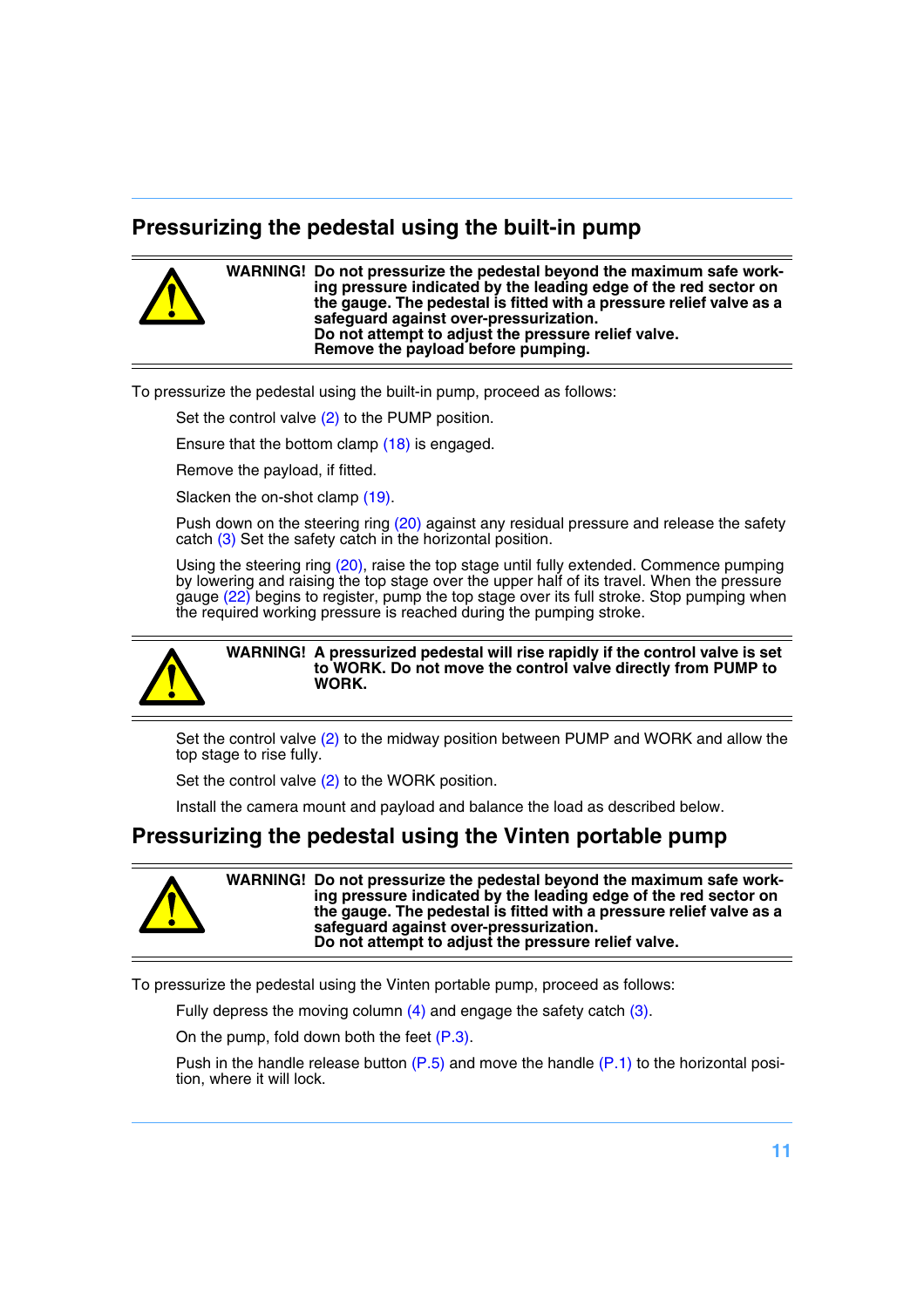Pull the hose  $(P.4)$  out of its stowage  $(P.2)$ . Connect the hose to the pedestal charging valve [\(21\)](#page-5-11).

Position the pump between the legs, standing with both feet on the fold-down feet  $(P.3)$ .

Grip the handle [\(P.1\)](#page-11-2) with both hands and, using full steady strokes, pressurize the pedestal to the required pressure. Do not exceed the maximum working pressure, indicated by the leading edge of the red sector on the gauge [\(22\)](#page-5-9).

Disconnect the hose [\(P.4\)](#page-11-3) from the pedestal charging valve, but do not refit the Schrader valve cap at this stage. Fit the hose in its stowage [\(P.2\).](#page-11-4)

Push the pump plunger fully down, push in the handle release button [\(P.5\)](#page-11-1) and move the handle [\(P.1\)](#page-11-2) to the vertical position, where it will lock the pump plunger in the closed position.

<span id="page-11-2"></span>Fold up both the feet [\(P.3\)](#page-11-0).

<span id="page-11-3"></span><span id="page-11-1"></span>

<span id="page-11-4"></span><span id="page-11-0"></span>**Vinten portable pump**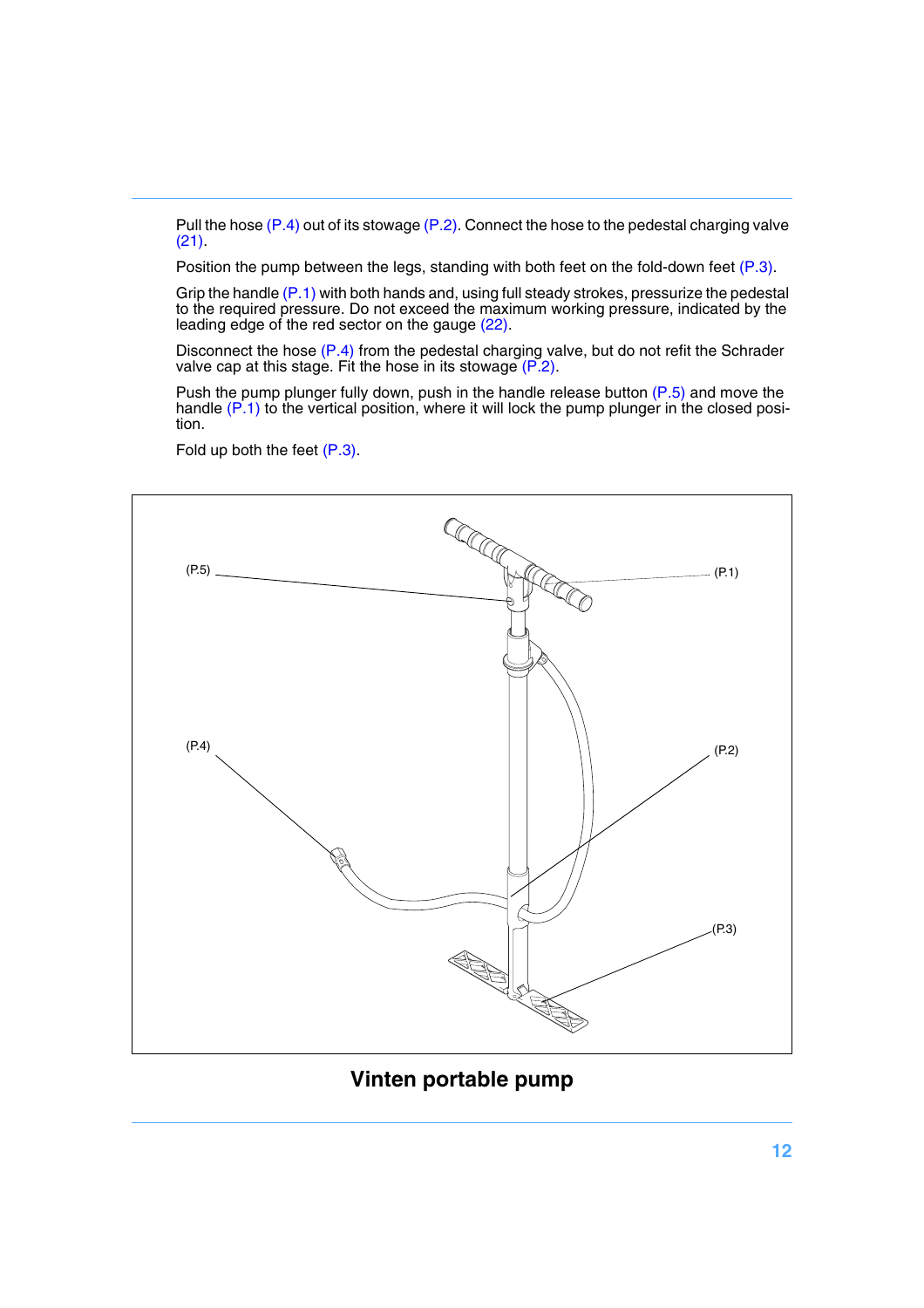#### **Pressurizing from an external pressure source**

|  | WARNING! This pedestal must be pressurized only with clean, dry air or<br>nitrogen. A pressure reducing valve must be fitted to the pres-<br>sure line between the gas cylinder and the outlet connection of<br>the hose. The reducing valve must be screwed into the gas cyl-<br>inder outlet. The maximum pressure on the outlet side of the<br>reducing valve must not exceed 9.6 bar (139 psi). Do not pressu-<br>rize the pedestal beyond the maximum safe working pressure<br>indicated by the leading edge of the red sector on the gauge.<br>The pedestal is fitted with a pressure relief valve as a safeguard |
|--|-------------------------------------------------------------------------------------------------------------------------------------------------------------------------------------------------------------------------------------------------------------------------------------------------------------------------------------------------------------------------------------------------------------------------------------------------------------------------------------------------------------------------------------------------------------------------------------------------------------------------|
|  | against over-pressurization.<br>Do not attempt to adjust the pressure relief valve.                                                                                                                                                                                                                                                                                                                                                                                                                                                                                                                                     |

To pressurize the pedestal from an external pressure source, proceed as follows:

Fully depress the moving column  $(4)$  and engage the safety catch  $(3)$ .

Remove the Schrader valve cap [\(21\)](#page-5-11) and connect the charging line from the pressure source.

Turn on the pressure supply and slowly increase the pedestal pressure to the required pressure. Do not exceed the maximum working pressure, indicated by the leading edge of the red sector on the gauge [\(22\)](#page-5-9).

Disconnect the charging line, but do not refit the Schrader valve cap at this stage.

## <span id="page-12-0"></span>**Fitting and balancing the load**

After pressurization of the pedestal, the camera mounting and payload can be fitted and balanced.



**WARNING! Fit the camera mounting and payload with the moving column depressed and the safety catch [\(3\)](#page-5-8) engaged.**

The Vision Ped Plus pedestal is supplied with a 100mm bowl mount which may be removed to enable the standard four-bolt flat mounting plate to be used.

When the camera mount has been secured proceed as follows:

Fit the payload to the fully-depressed top stage of the pedestal, ensuring that all items such as pan bars, prompters, lenses etc, are fitted. Attaching these items at a later stage may upset the pedestal balance.

Push down on the steering ring [\(20\)](#page-5-3) against any residual pressure and release the safety catch [\(3\)](#page-5-8) Set the safety catch in the horizontal position. Allow the column to extend fully.

Using the Schrader valve cap [\(21\),](#page-5-11) carefully reduce the pressure in steps of 0.15- 0.20 bar (2-3 psi) until the payload is correctly balanced. A correctly pressurized pedestal will bal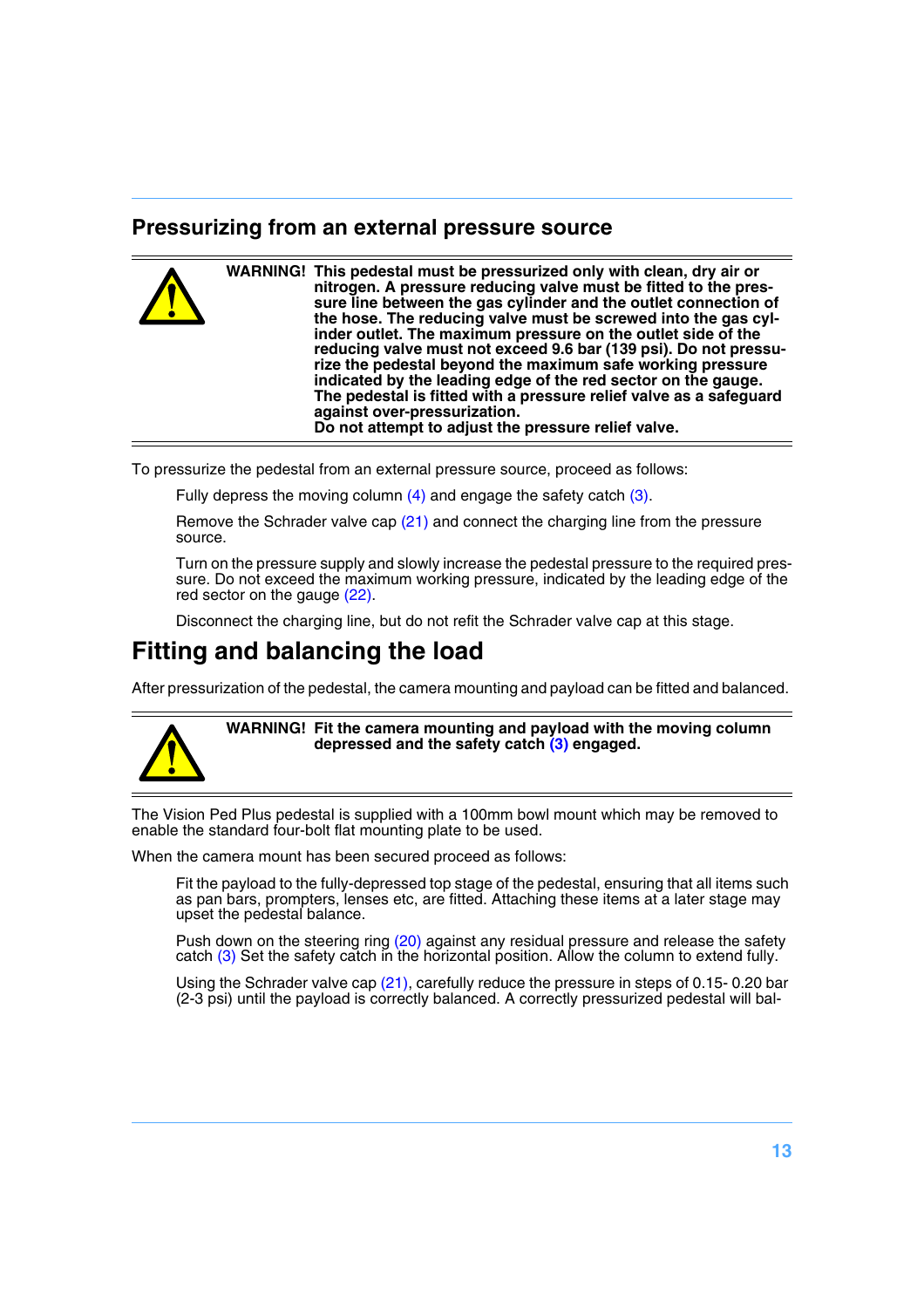ance its payload such that it may be moved to any position over the full on-shot stroke with minimum effort and will maintain its position when the steering ring is released.



**WARNING! The Schrader valve cap [\(21\)](#page-5-11) forms a primary pressure seal. Always replace the cap and screw it down finger-tight.**

# <span id="page-13-0"></span>**Using the pedestal Height adjustment**

#### **Lower stage**

The elevation tube [\(5\)](#page-5-12) forms the lower stage of the pedestal height adjustment and has a range of 434 mm (17.1 in.). and is pressure-assisted to aid elevation whilst the pedestal is loaded. To adjust the height setting:

Lower the top stage  $(4)$  and engage the safety catch  $(3)$ .

Support the weight of the load by holding the steering ring and then slacken the bottom clamp [\(18\)](#page-5-5) by turning the red knob counter-clockwise until the lower stage is free to move.

Use the steering ring to set the column at the required height and re-tighten the bottom clamp [\(18\)](#page-5-5).

#### **Top stage**

The top stage of the column has an on-shot stroke of 410 mm (16.1 in.) and the load can be moved over this distance, in balance, by raising or lowering the steering ring.

A clamp [\(19\)](#page-5-7) for the top stage is fitted to the pedestal. This can be used to hold the top stage in position if fixed-height operation is required. Turn the clamp lever clockwise to apply the clamp and counter-clockwise to release it.

#### **Brakes**

Each of the skid wheels is fitted with a foot operated brake [\(9\).](#page-5-13) The brake is applied by pressing down on the lever situated above the wheel and released by pressing down on the centre 'popup' lever which is raised when the brake is on.



**WARNING! Always apply the brakes when the pedestal is left unattended.**

#### **Cable guards**

The cable guards [\(14\)](#page-5-14) are height-adjustable and should be set as required. Adjustment is carried out by slackening the knobs [\(15\)](#page-5-15), setting the cable guards at the required height and re-tightening the knobs.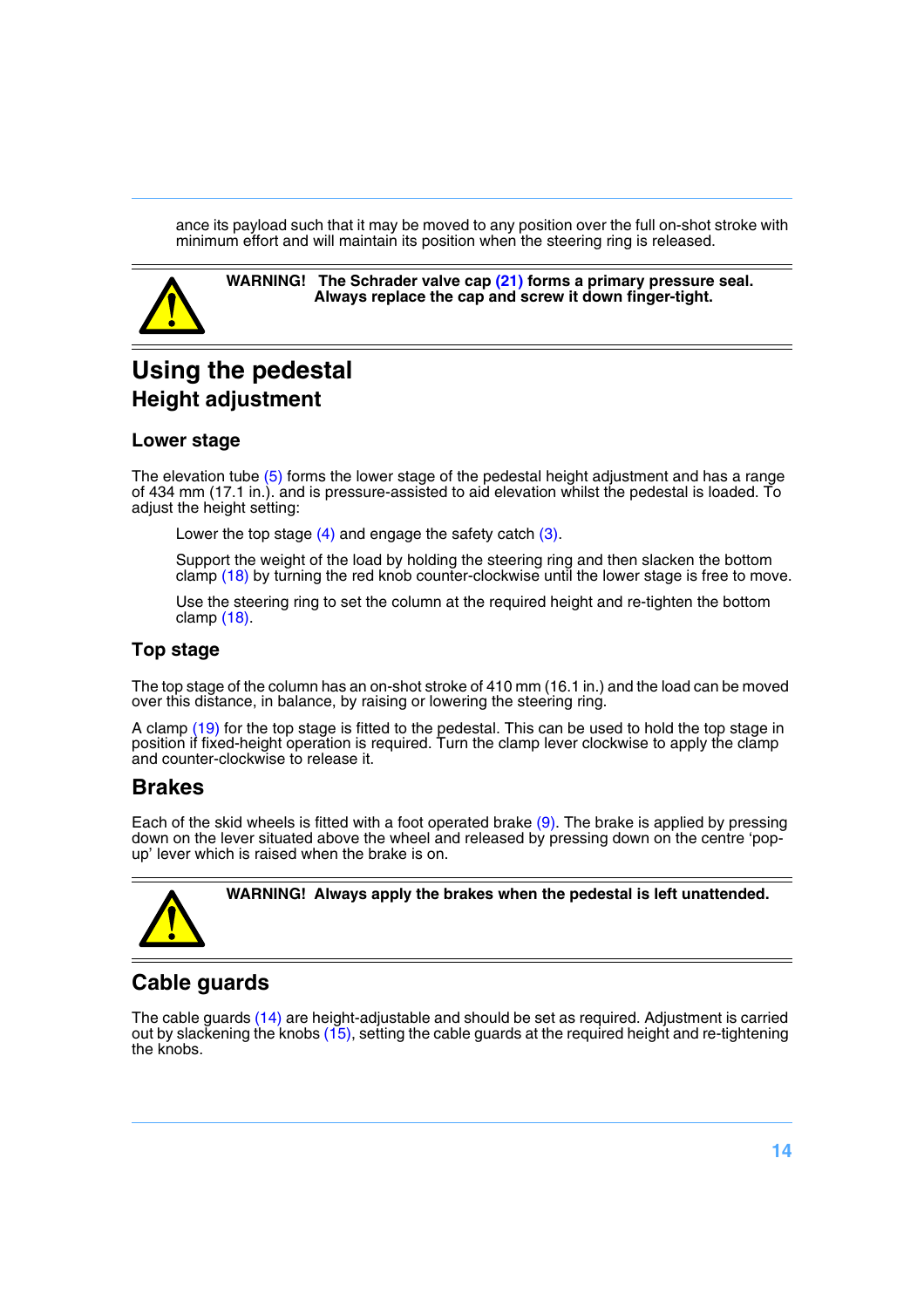#### **Pedestal movement**

The wheels on the studio version of the skid can be locked in the straight-ahead position or set to castor freely. The castor/lock changeover is effected by spring-loaded track lock pins [\(8\)](#page-5-16) on each wheel assembly. The pins on the folding legs have black knobs and the pin on the fixed leg has a red knob. To engage or disengage a pin, pull it up against the spring and turn through 90°. The pin will only engage with the wheel when the wheel is properly aligned. This arrangement provides castor, track and steer motion.



**WARNING! To ensure maximum stability, particularly when moving over uneven ground, reduce pedestal height to a minimum.**

#### **Castor motion**

For castor motion, disengage all three track locks. The skid can now be moved freely in any direction.

#### **Tracking motion**

For tracking motion, engage all three track locks. The skid can now track backwards and forwards in a straight line.

#### **Steer motion**

For steer motion:

Position the skid so that the fixed leg (with the red knob) is in the direction of travel. Disengage the red track lock.

Engage the black track locks.

With the fixed leg of the skid facing forwards the skid can now be moved with a 'steeringtype' motion.

#### **Transportation and storage**



**WARNING! Local, national or international regulations may apply to the transport and storage of pressurized pedestals.**

**NOTE: It is not necessary to reduce the pedestal pressure prior to transportation or storage. To avoid the possibility of dust or abrasive particles collecting on moving components, set the column to minimum height.**

The column and skid may be separated to facilitate transport or storage.

To separate the column and skid:

Lower the top stage  $(4)$  and engage the safety catch  $(3)$ .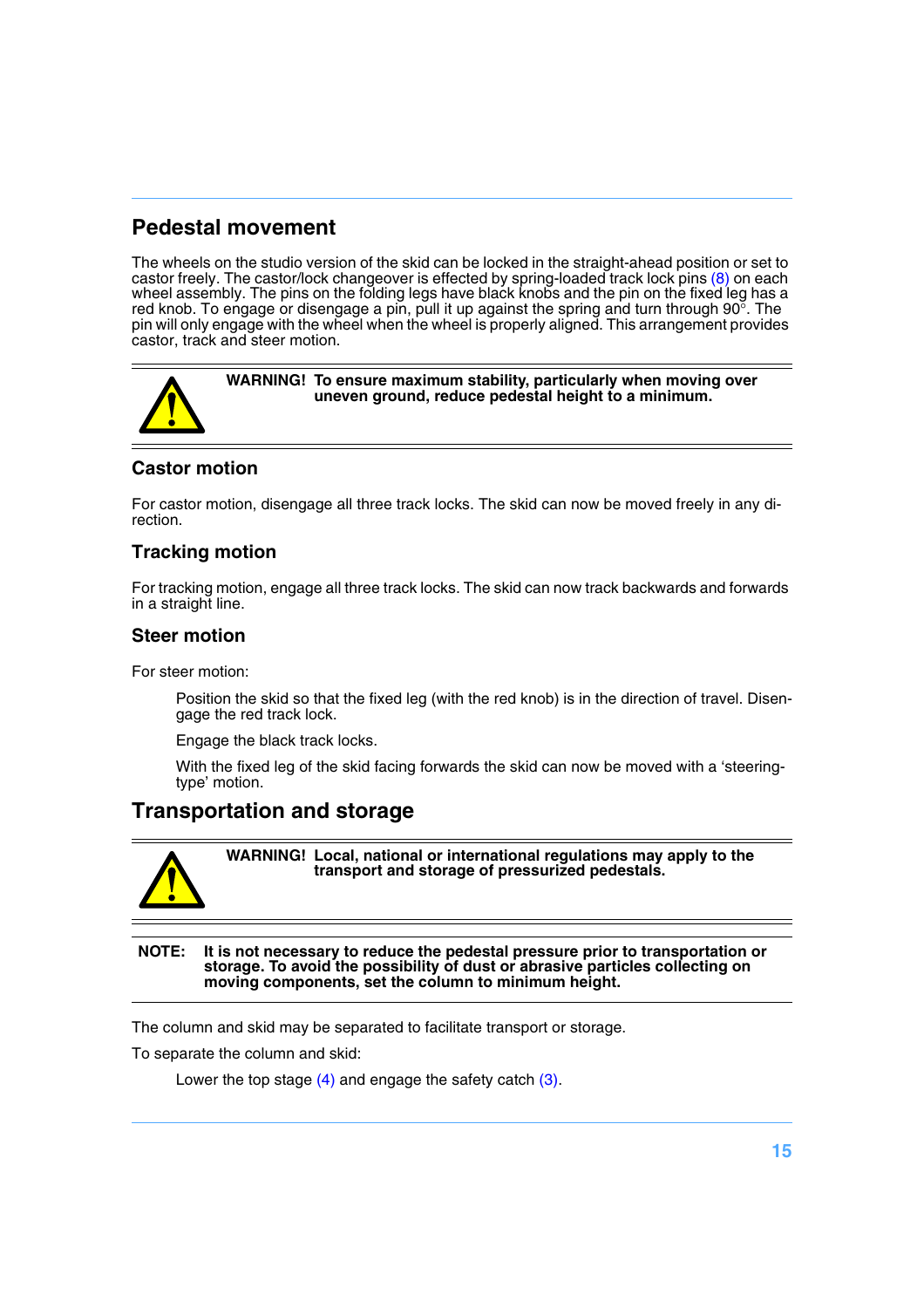Lower the elevation tube  $(5)$  as far as possible.

Tighten the bottom clamp [\(18\).](#page-5-5)

Remove the load.

Release the skid clamp [\(11\)](#page-5-0) and the rubber securing straps [\(7\)](#page-5-6). Lift the struts clear of the foot supports.

Use the steering ring to lift the telescopic column vertically until it is clear of the skid assembly, then secure the struts with the retaining strap.



#### **WARNING! The column will be unstable if stood on its base or on the folded struts.**

Depress each leg locking plunger on the underside of the skid and fold the legs.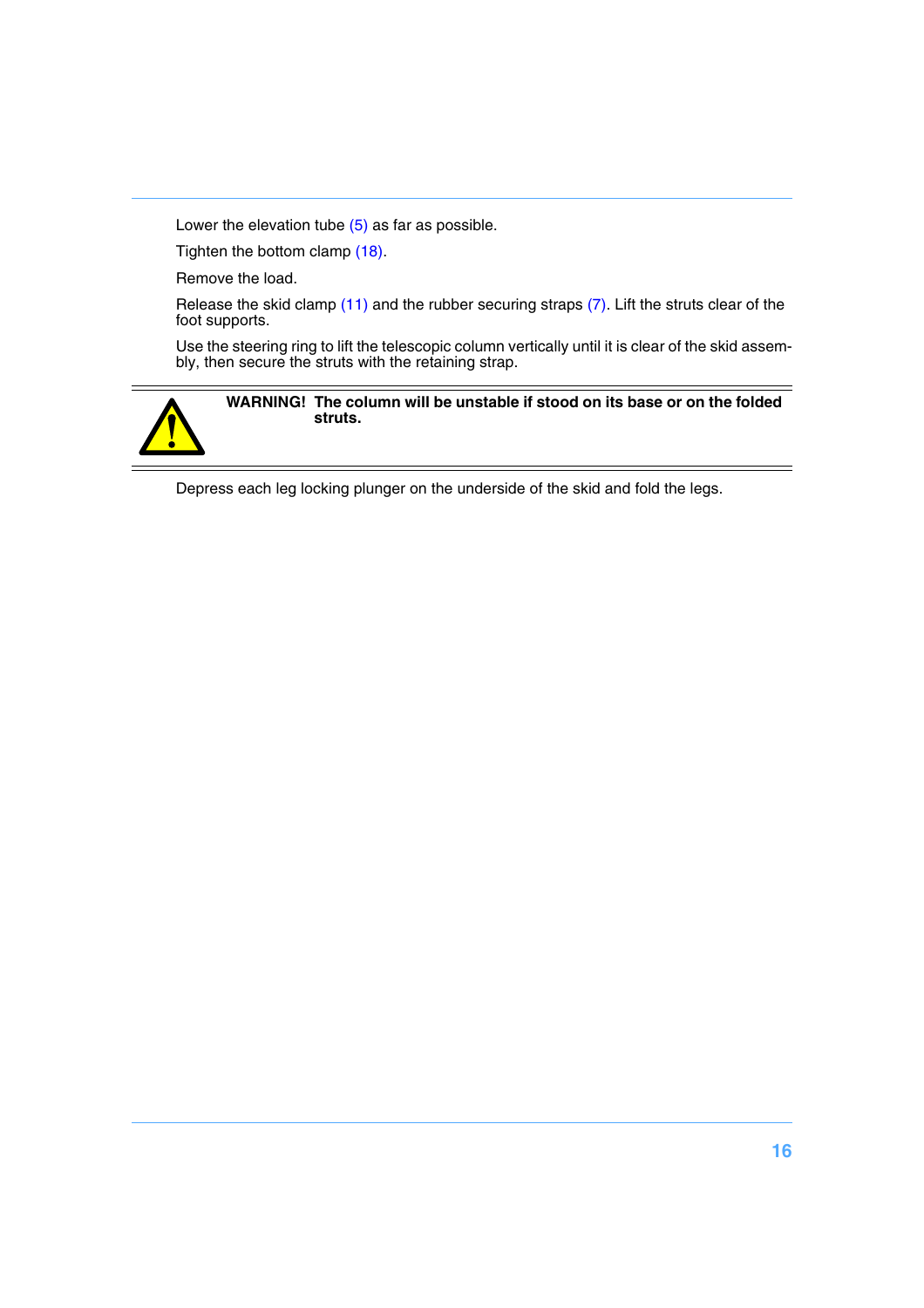# **Servicing**

# <span id="page-16-1"></span><span id="page-16-0"></span>**General**

The Vision Ped Plus pedestal is robustly made to high engineering standards and little attention is required to maintain serviceability save regular cleaning. Attention to the following points will ensure a long and useful service life with minimum need for repair.

# <span id="page-16-2"></span>**Cleaning**

During normal studio use, the only cleaning required should be a regular wipe over with a lint-free cloth. Dirt accumulated during storage or periods of disuse may be removed with a semi-stiff brush. Particular attention should be paid to the flats on the top stage of the column.

#### **NOTE: Do NOT use oil or grease on any exposed part of the column. This is unnecessary and traps dirt which acts as an abrasive.**

Use out-of-doors will require special attention, especially in adverse conditions. Salt spray must be washed off with fresh water at the earliest opportunity. Do not allow water to enter the column. Sand and dirt acts as an abrasive and should be removed with a semi-stiff brush or vacuum cleaner.

#### **NOTE: Use only detergent-based cleaners. Do NOT use solvent- or oilbased cleaners, abrasives or wire brushes to remove accumulations of dirt, as these damage the protective surfaces.**

# <span id="page-16-3"></span>**Routine checks**

Check the following points during normal use:

Check for ageing and cracking of the rubber securing straps and renew if necessary.

Check the effectiveness of the clamps.

Check the skid tracking

Check for radial or side play in the top stage.

# <span id="page-16-4"></span>**Adjustments**

Adjustments which may become necessary after considerable use are as follows:

Taking up wear in the bottom clamp.

Taking up wear in the top clamp and the skid clamp.

Skid wheel alignment

Elimination of radial and side play on the top stage.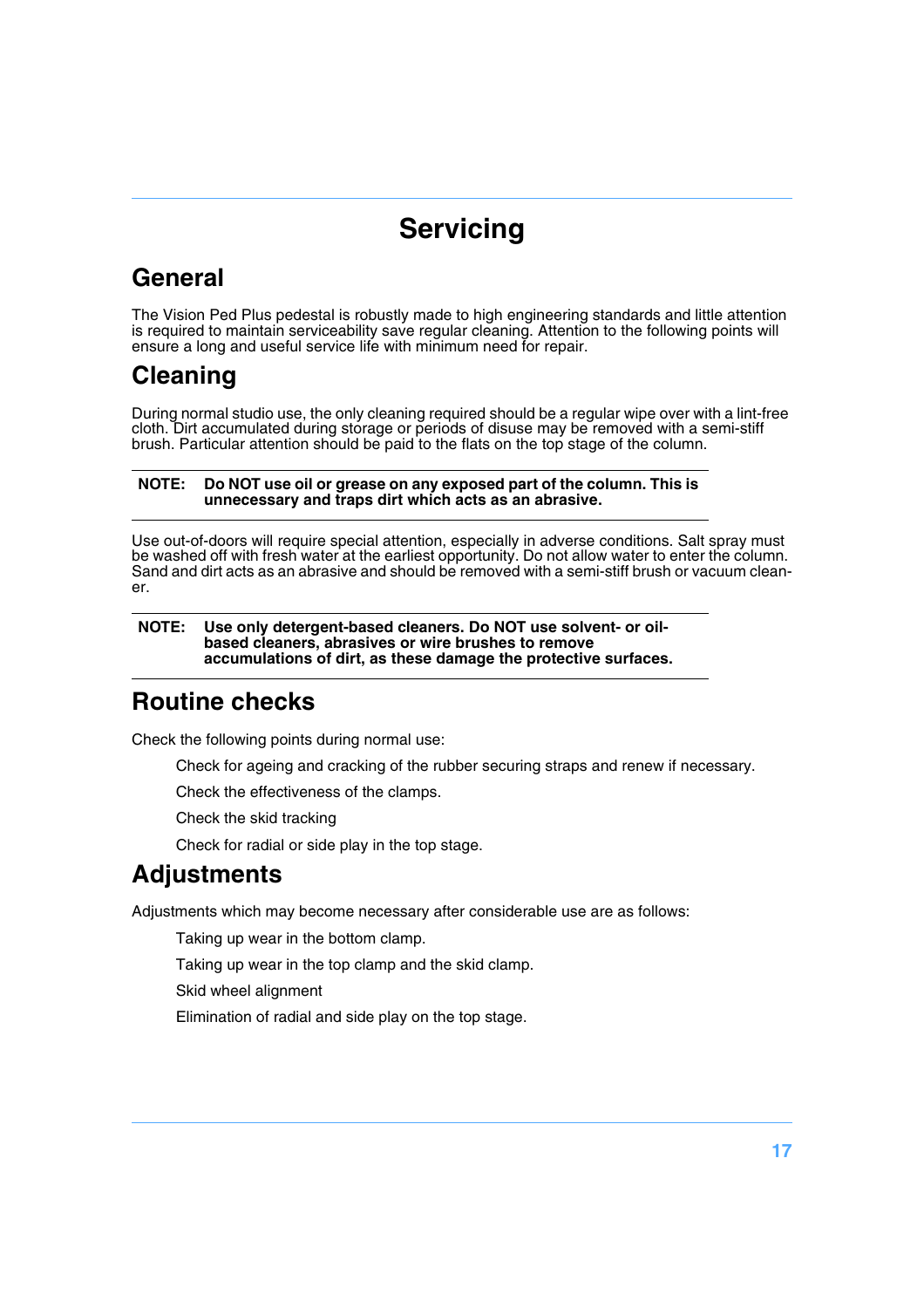#### **Bottom clamp adjustment**

When applied finger-tight, the 'V' notch on the bottom clamp knob  $(18)$  should be within the limits shown. To adjust the bottom clamp:

Remove the hole plug [\(18.3\)](#page-17-0). Remove the screw [\(18.2\)](#page-17-1) and washer [\(18.1\)](#page-17-2) securing knob  $(18)$  to the spindle  $(18.4)$ .

Remove the knob and turn the spindle [\(18.4\)](#page-17-3) clockwise until finger-tight.

Replace the knob [\(18\)](#page-17-4) on the spindle [\(18.4\)](#page-17-3) so that the 'V' notch on the clamp knob is within the limits shown.

Degrease screw [\(18.2\)](#page-17-1), coat with Loctite 222E and secure knob with washer [\(18.1\)](#page-17-2) and screw [\(18.2\)](#page-17-1). Replace hole plug [\(18.3\).](#page-17-0)



<span id="page-17-4"></span><span id="page-17-3"></span><span id="page-17-2"></span><span id="page-17-1"></span><span id="page-17-0"></span>**Bottom clamp adjustment**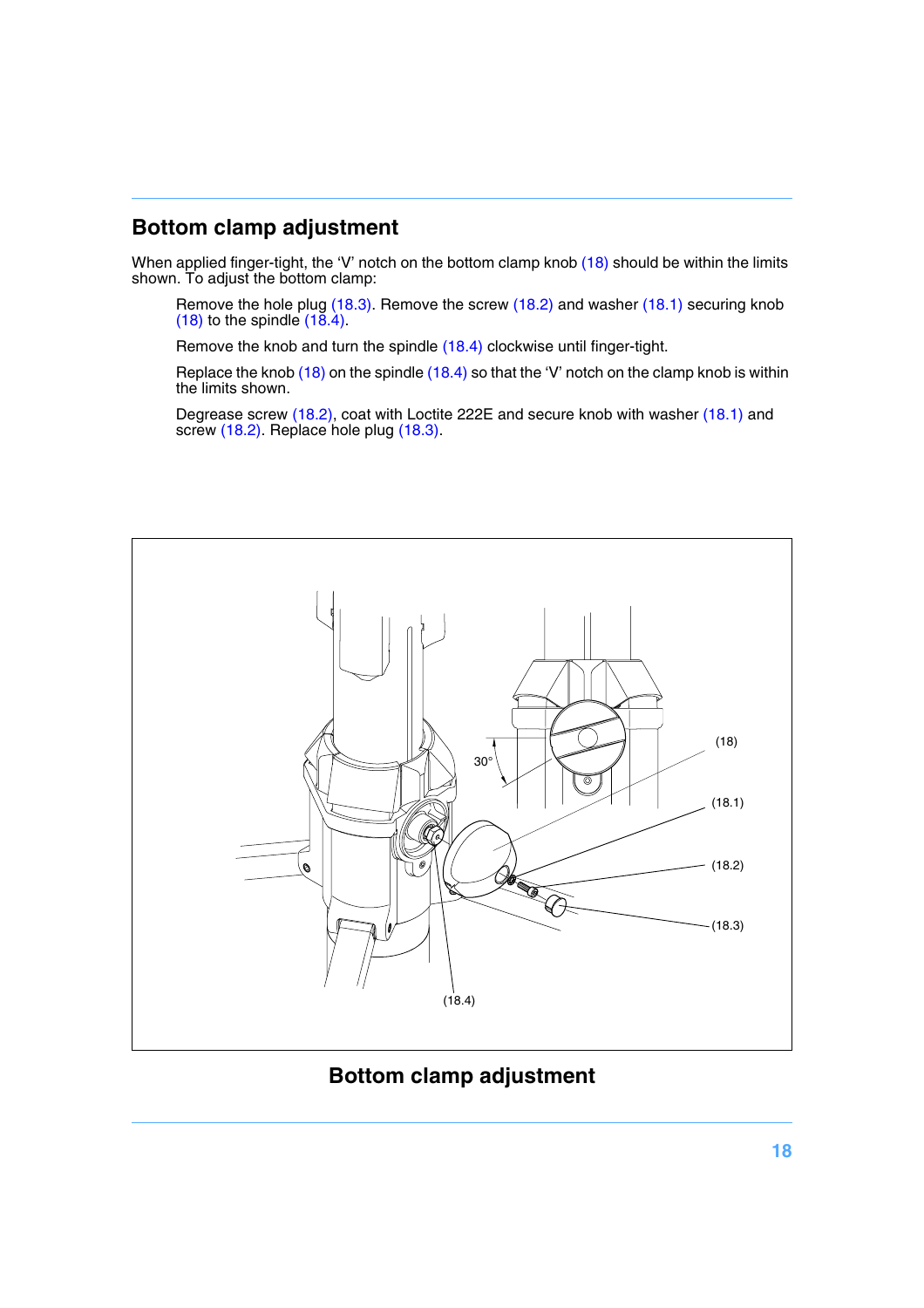#### **Top clamp and skid clamp adjustment**

The top clamp [\(19\)](#page-5-7) and skid clamp [\(11\)](#page-5-0) are applied and released by turning the handle clockwise or counter-clockwise. Both handles have push-on/pull-off type ratchet adjustment.

To adjust the top and skid clamps pull the clamp handle away from the spindle, rotate it clockwise and release.

Repeat the above procedure, as necessary, until the clamp locks when applied but allows free movement when released.

#### **Skid tracking**

Adjustments to the tracking of the skid may become necessary after considerable use. Check the tracking as follows:

<span id="page-18-3"></span><span id="page-18-2"></span><span id="page-18-0"></span>With the track locks engaged and a payload fitted, the skid should track in a straight line over a distance of 3.6 m (12 feet) with deviation not exceeding 5 cm (2 in.). If this cannot be achieved, the wheels should be re-aligned. When re-aligning the wheels, start by adjusting the wheel with the red locking knob on the fixed leg. This will often correct any alignment problems.

<span id="page-18-1"></span>

**Skid tracking**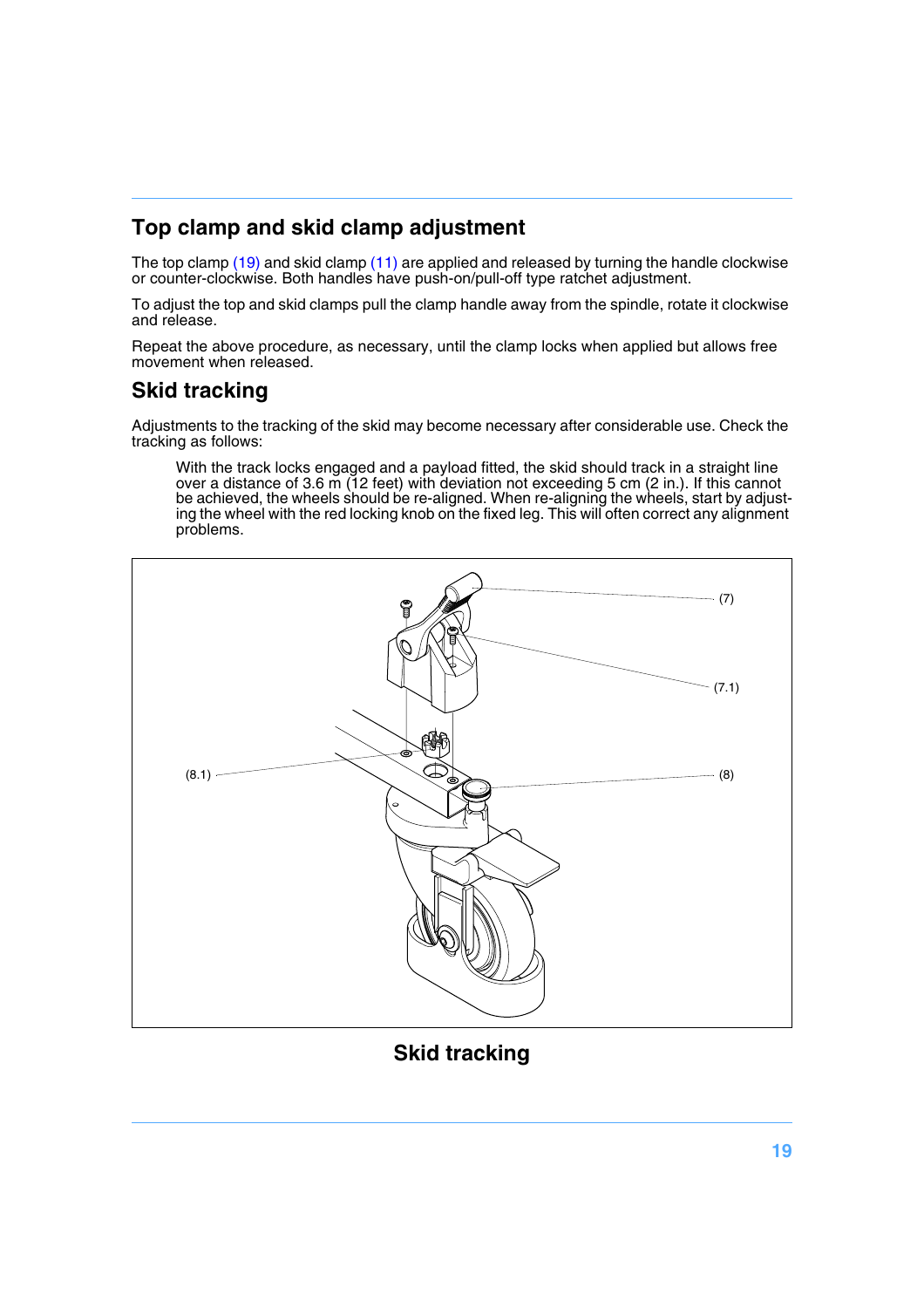To re-align the skid wheels:

Remove the column from the skid.

Engage the track lock [\(8\)](#page-18-2) on each castor.

Remove two screws  $(7.1)$  from the foot support  $(7)$  on the fixed leg and remove the foot support.

Using a suitable spanner remove nut  $(8.1)$  (a spanner is available from Vinten Part No. 3319-900SP).

Apply Loctite 242 to the nut, re-install and tighten lightly.

Align the wheel on the fixed leg so that it runs parallel to the leg.

Using a suitable straight line on the studio floor, check that over a distance of 3.6 m (12 feet) the deviation does not exceed 5 cm (2 in.). Re-adjust the wheel until this is achieved. If it cannot be achieved, the wheels on the other two legs should be re-aligned.

Once the wheels have been correctly aligned, tighten nuts [\(8.1\)](#page-18-1).

Install foot support  $(7)$  on each leg and secure with two screws  $(7.1)$ .

#### **Elimination of radial and side play on the elevation tube or top stage**

If excessive radial or side play is apparent on the elevation tube or top stage, refer to the appropriate section in the Maintenance Manual. This adjustment should be carried out by a competent person.